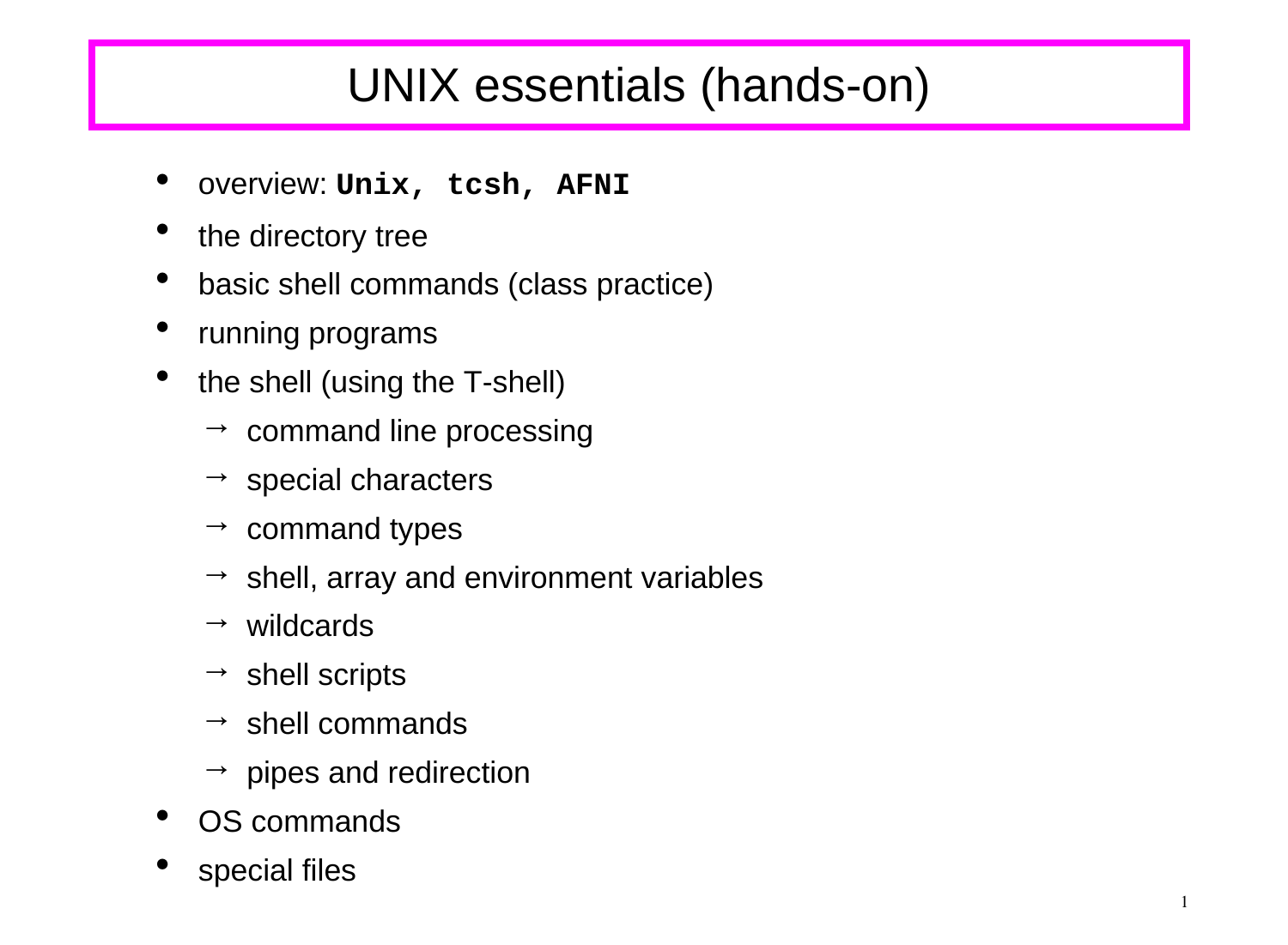- **Overview: Unix, T-shell, AFNI**
	- → **Unix**
		- a type of operating system (a standard), first developed in 1969
		- examples: Solaris, OpenSolaris, Irix, AIX, HP-UX, OS X, Linux, FreeBSD
			- actually, Linux and FreeBSD are not Unix compliant, but are very similar
		- has graphical environment, but a strength is in command-line capabilities
		- hundreds of commands, minimum, thousands on most systems
	- → **tcsh** (T-shell)
		- a Unix shell: a command-line interpretter
			- when user types a command and hits *Enter*, the shell processes that command
		- just one of the common Unix programs (a single file: /bin/tcsh)
		- other Unix shells: sh, bash, csh, ksh, zsh
		- has own syntax and sub-commands
		- not as powerful as bash, but more simple and readable

### $\rightarrow$  **AFNI**

- a suite of data analysis tools
- more than 600 programs, scripts and plugins
- free and open source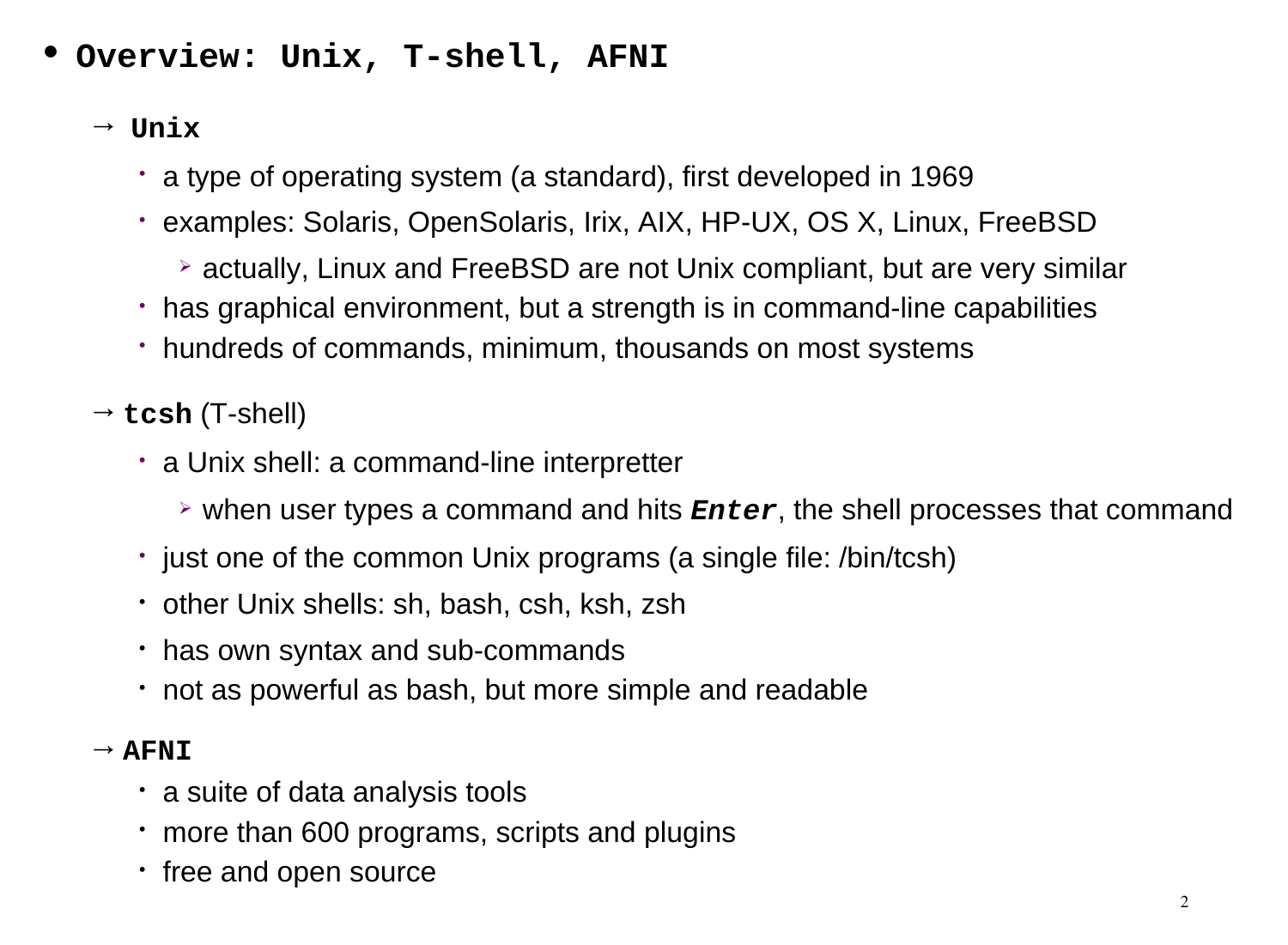- **Overview: Unix, T-shell, AFNI** separate commands and syntax
	- $\rightarrow$  **Unix** : sample commands and syntax
		- commands: **ls, cat, less, mv, cp, date, ssh, vi, rm**
		- syntax: variables (**\$**), quotes (**', ", `**), wildcards (**\*, ?, []**), pipes ( **|** ), redirection ( **>** )
		- comments: part of any Unix-based system (e.g. **Solaris, Linux, OS X**) command help from '**man**' pages (or a book), e.g. **man less**
	- → **tcsh** (T-shell) : sample commands and syntax
		- commands: **cd, set, setenv, if, foreach, alias, history**
		- syntax: home directories (**~**), history (**!**), jobs (**%**), redirecting **stderr** (**>&**)
		- comments: single installed program, command help from '**man tcsh**' (or a book)
	- $\rightarrow$  **AFNI** : sample commands and syntax
		- commands: **afni, suma, 3dcalc, afni\_proc.py, 3dDeconvolve**
		- syntax: sub-brick selection (**[\$]**) note: these characters appear elsewhere
		- comments: installed suite of programs, command help from -help output

 e.g. **afni\_proc.py -help** e.g. **afni\_proc.py -help | less**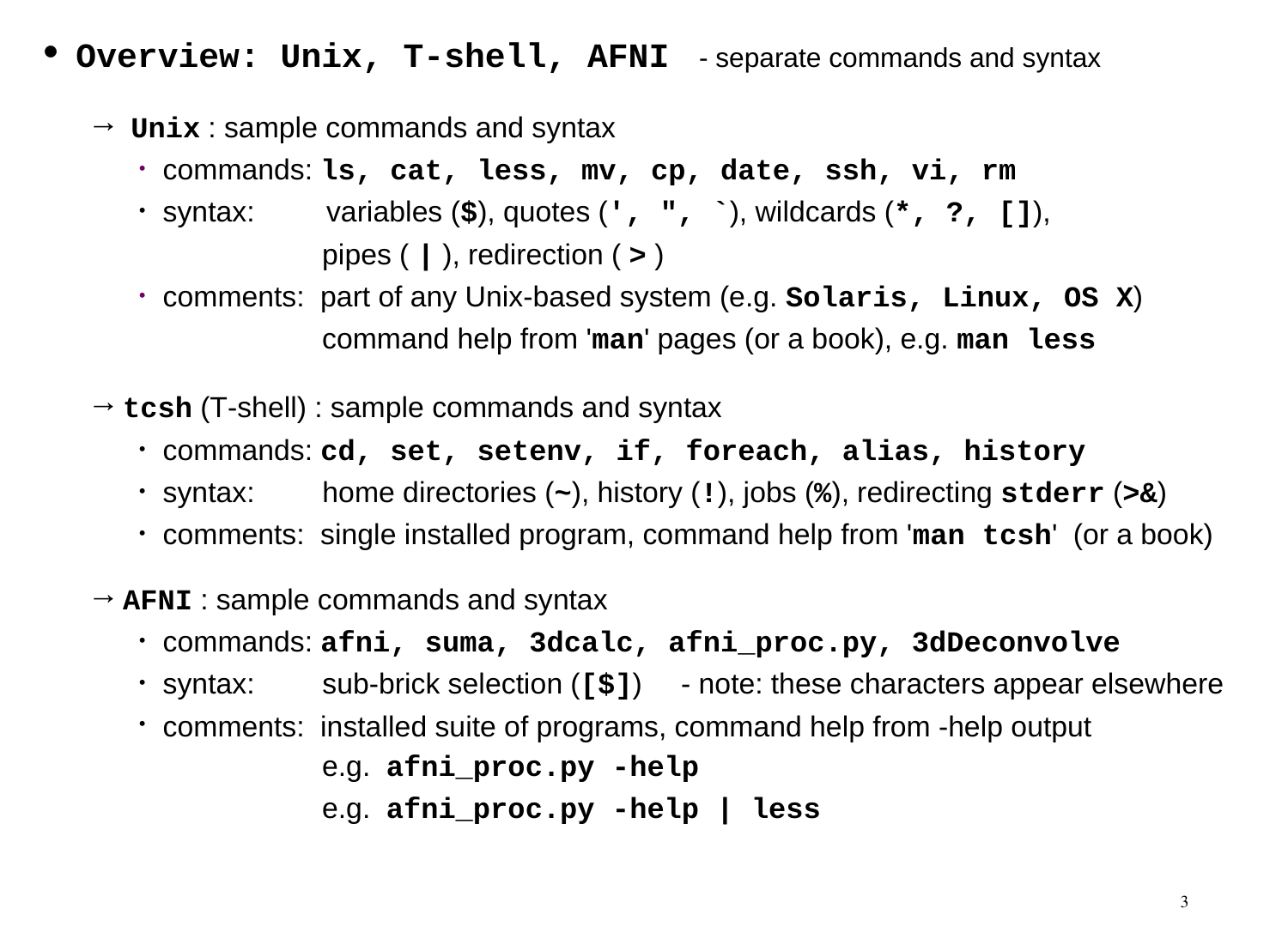- **The Directory Tree** (the organization of the file system)
	- $\rightarrow$  directories contain files and/or directories
	- → **/** : means either the root directory, or a directory separator
		- consider **/home/afniuser/AFNI\_data6 FT/SUMA**
			- getting to **FT/SUMA** requires starting from **AFNI\_data6**
	- → an "absolute" pathname begins with '**/**', a "relative" pathname does not
		- a relative pathname depends on where you start from
	- $\rightarrow$  every directory has a parent directory
		- the relative pathname for the parent directory is '..'
			- what does "**cd ..**" do?
		- the relative pathname for the current directory is '.'
			- what does "**cd .**" do?
		- consider "**./run\_this\_script**", "**cp ~/file .**", "**ls ../afni\_handouts**"
	- → many commands can be used to return to the home directory (of "**afniuser**")
		- **cd, cd /home/afniuser, cd \$HOME, cd ~, cd ~afniuser**
			- note the 2 special characters, '**~**' and '**\$**'
	- $\rightarrow$  while you work, keep your location within the directory tree in mind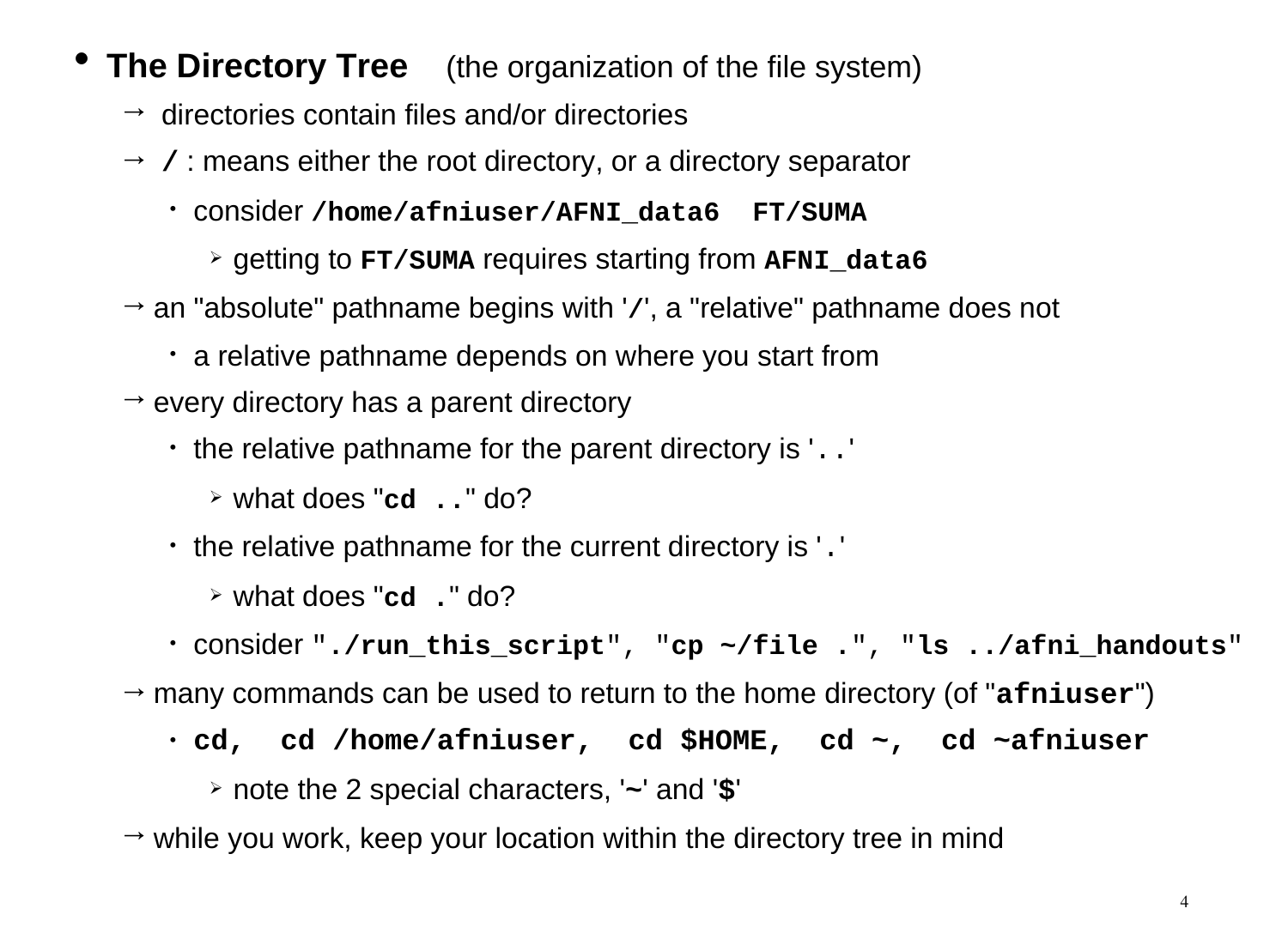### **Basic Shell Commands**: open a terminal window and practice

1. Upon opening a new terminal window, what directory am I in? (**pwd**) 2.Approximately how many files and directories are here? (**ls, ls -l, ls -a**) 3. How big are these programs (as files): tcsh, afni, .cshrc, s15.proc.FT.uber? **ls -l /bin/tcsh, ls -l abin/afni, ls -l .cshrc, cd AFNI\_data6/FT\_analysis, ls -l, wc s15.proc.FT.uber** 4. The last 2 are actually scripts, look at them. (**cat, gedit, nedit**) 5. What polynomial order is used for the baseline in 3dDeconvolve in s15.proc.FT.uber? Search for "polort" in the 3dDeconvolve command. (**less s15.proc.FT.uber**) (consider keystrokes in **less**: *Enter***,** *Space***, b, g, G, h, /, n, N, q** --> down line, page, up page, go to top, bottom, help, search, next, next-up, quit) 6. Why are the line continuation characters ('**\**') useful? (**less s15.proc.FT.uber**) --> for readability, note: must be LAST character on line

7. How many runs are processed in the **foreach run** loops? (find "**set runs =**") 8. What are the arguments to the **within()** function in **3dcalc**?

5 **3dcalc -help | less** (use '**/**' and '**n**' to search for occurances of 'within') 9. If we run **afni**, how can we still type commands (without opening another terminal)? (**ctrl-z, bg**) (also try: **afni &**)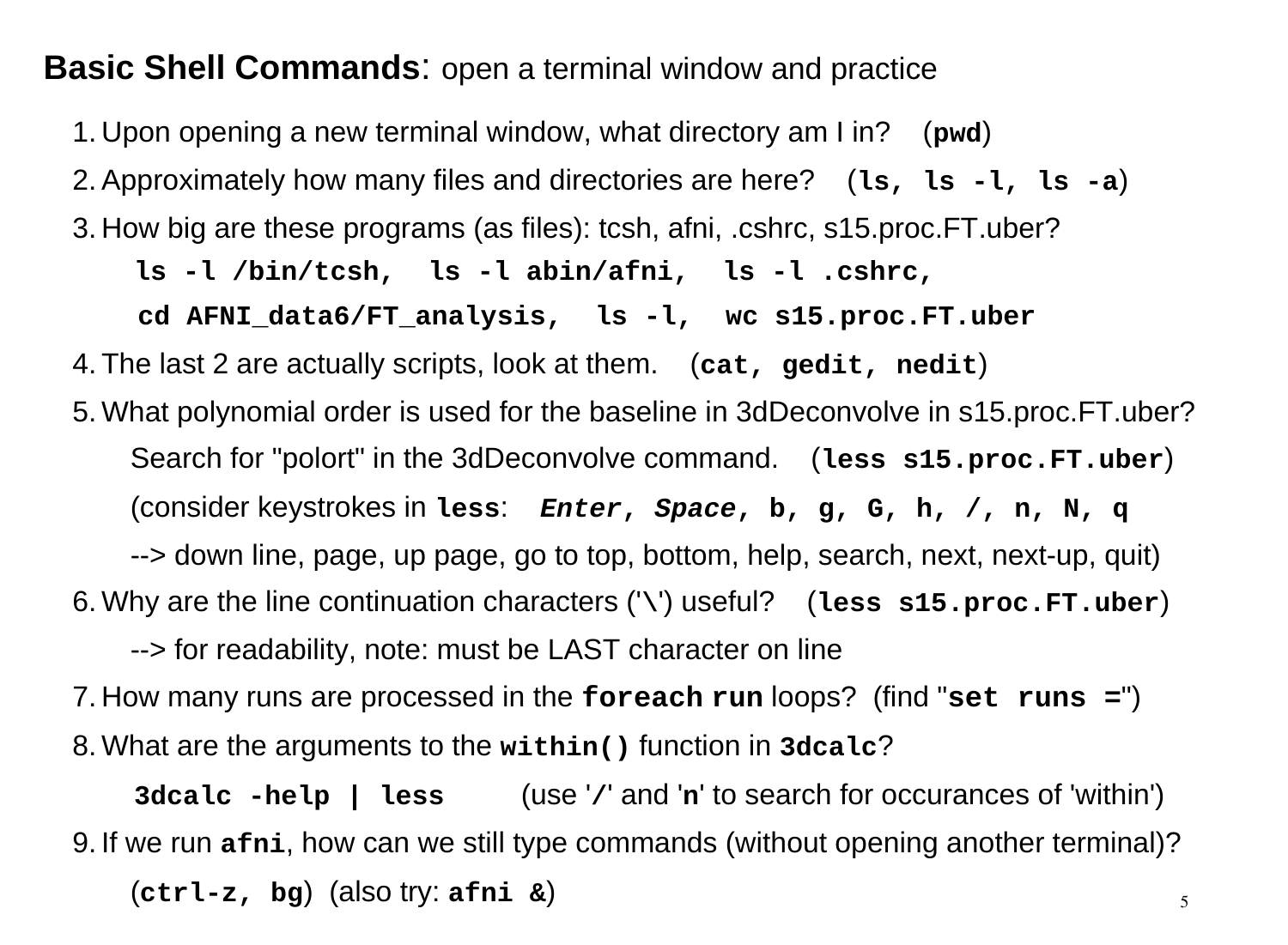## • **Running Programs**

- $\rightarrow$  a program is something that gets "executed", or "run"
- $\rightarrow$  the first element of a command line is generally a program (followed by a space)
- $\rightarrow$  most shells are case sensitive when processing a command
- → command examples (options usually start with a '**-**') :
	- **/bin/ls \$HOME/AFNI\_data6**
	- **count -digits 2 1 10**
- $\rightarrow$  script: an interpreted program (interpreted by some other program)
	- e.g. shell script, javascript, perl script, afni startup script
	- recall: **less ~/AFNI\_data6/FT\_analysis/s15.proc.FT.uber**
- → create a script (text file) containing a few commands: (**gedit my\_script.txt**) **echo "hello there"**

**ls -a**

**count 7 11**

 $\rightarrow$  execute the script in a few ways

**tcsh my\_script.txt bash my\_script.txt ./my\_script.txt**

- **chmod 755 my\_script.txt**
- **./my\_script.txt** <--- script should start with '**#!/bin/tcsh**', for example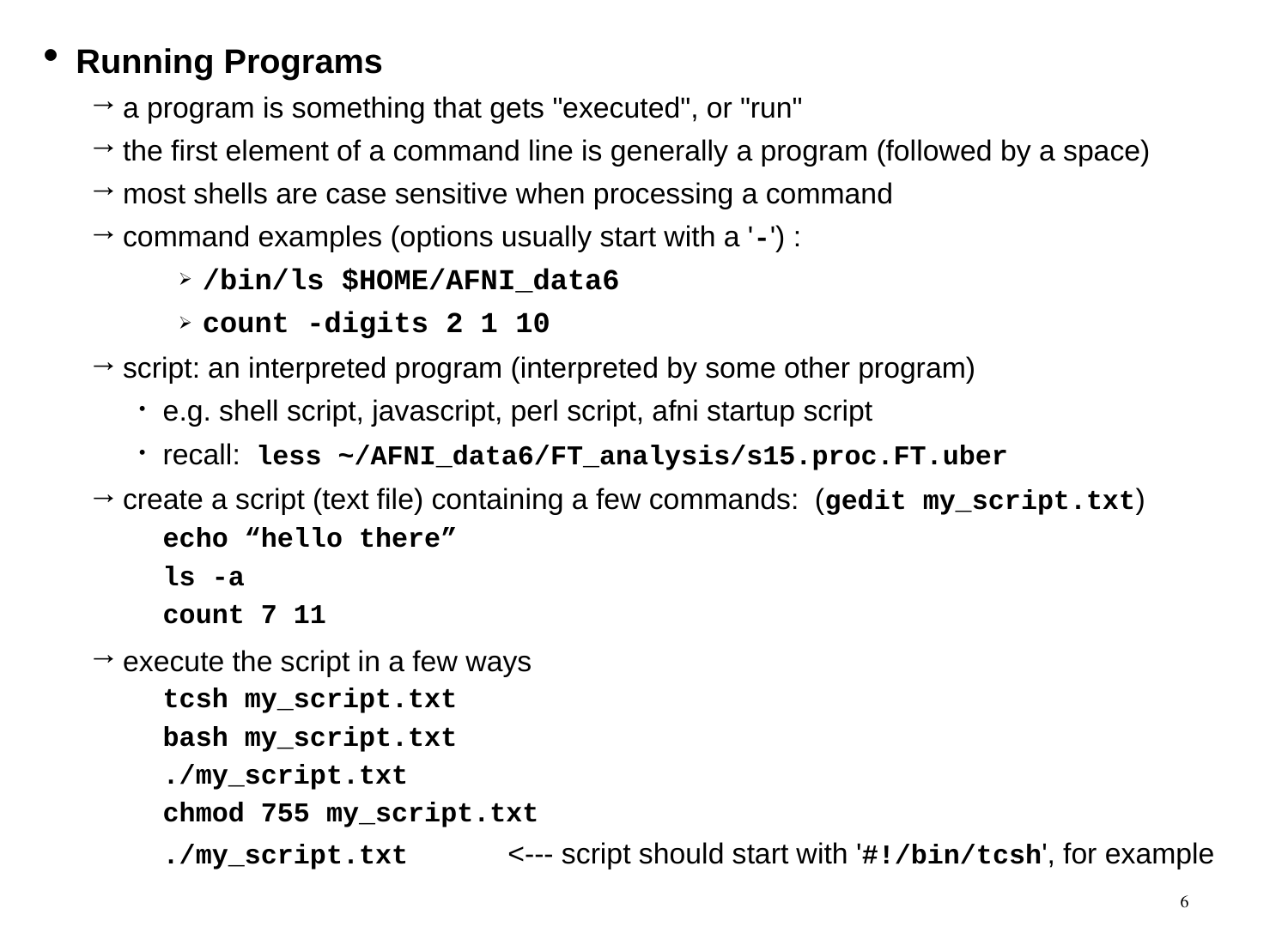- **The Shell** (focusing on the T-shell)
	- $\rightarrow$  a shell is a command interpreter (case and syntax sensitive)
	- → examples: **tcsh, csh, sh, bash, ksh, zsh, wish, tclsh, rsh, ssh**
	- → command: **echo \$0**
	- → the T-shell**: /bin/tcsh**
		- an enhanced C-shell (**csh**), which has C programming style syntax
- **Command Line Processing** (simplified outline):
	- 1) evaluate special characters, such as: **~ \$ & \* ? \ ' " ` |**
	- 2) decide which program to execute (more on this later)
		- absolute pathname? alias? shell command? in the **\$PATH**?
	- 3) execute appropriate program, passing to it the parameter list
	- 4) save the execution status in the **\$status** variable (0 is considered success)
	- $\rightarrow$  tcsh has automatic filename completion using the Tab key
		- type "**ls suma**" and hit the *Tab* key, watch what happens, and hit *Enter*
		- type "**ls AF**" and hit the *Tab* key, note what happens
		- note: this requires setting the shell variable, **filec**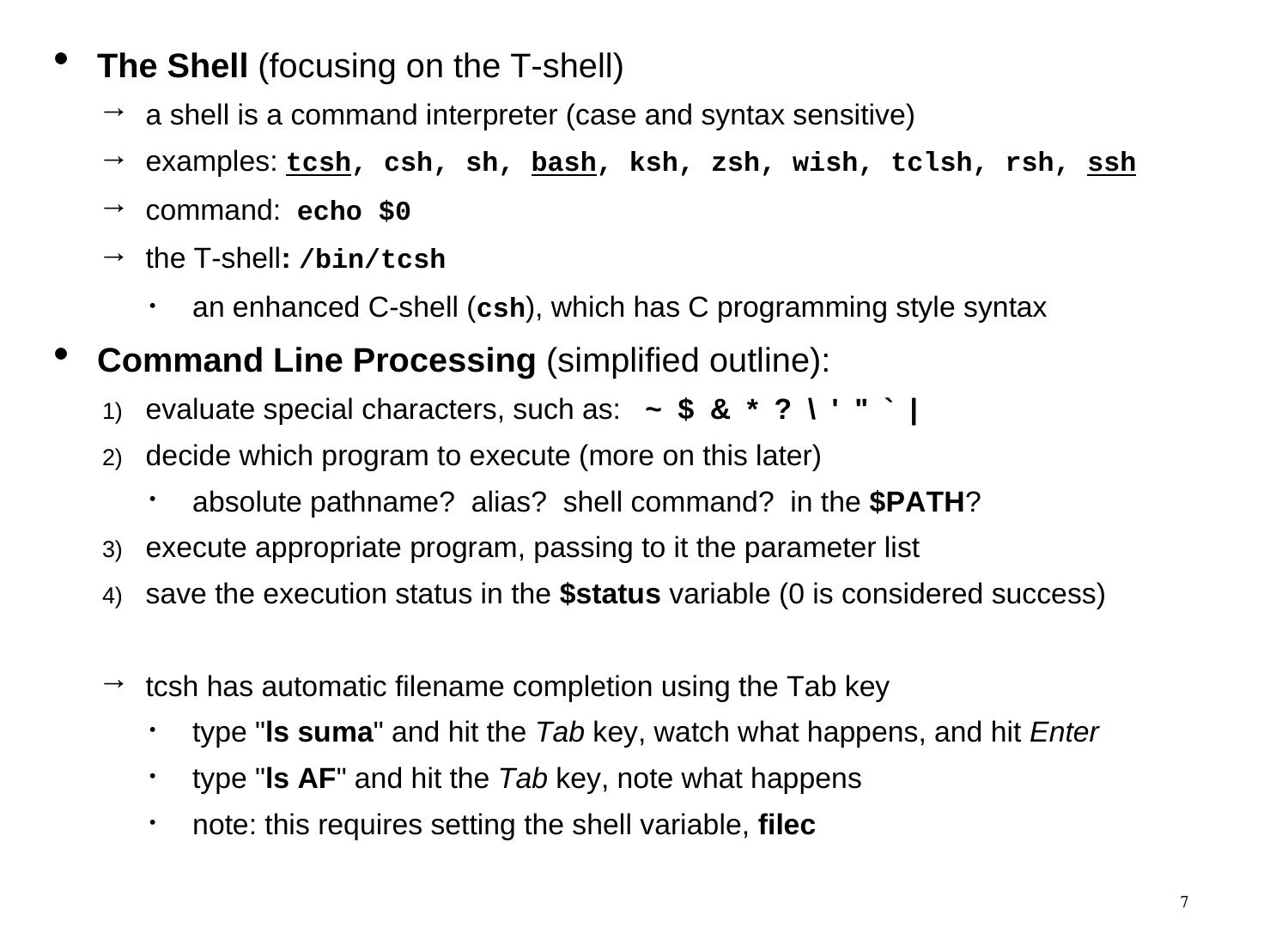- **Special Characters** (some of them, and some of their uses)
	- **~** : the current user's home directory (e.g. **/home/afniuser**), same as **\$HOME**
	- **\$** : used to access a variable (e.g. **\$PATH**)
	- **&** : used to put a command in the background (e.g. **suma &**)
	- **\*** : wildcard, matching zero or more characters (e.g. **echo AFNI\_da\***)
	- **?** : wildcard, matching exactly one character (e.g. **ls AFNI\_data?**)
	- **\** : command line continuation (must be the last character on the line)
	- **'** : the shell will not evaluate most special characters contained within these quotes (e.g. echo **'\$HOME' :** will output **\$HOME**, not **/home/afniuser**) (e.g. **3dbucket -prefix small\_func 'func\_slim+orig[0,2..4]'**)
	- **"** : the shell will evaluate **\$variables** and **`commands`** contained within these

(e.g. **echo "[\*] my home dir is \$HOME"**)

(e.g. **echo "the numbers are 'count 7 12'"** )

**`** : execute the command contained within these quotes, and replace the quoted part with the output of the contained command

(e.g. **echo "the numbers are `count 7 12`"** )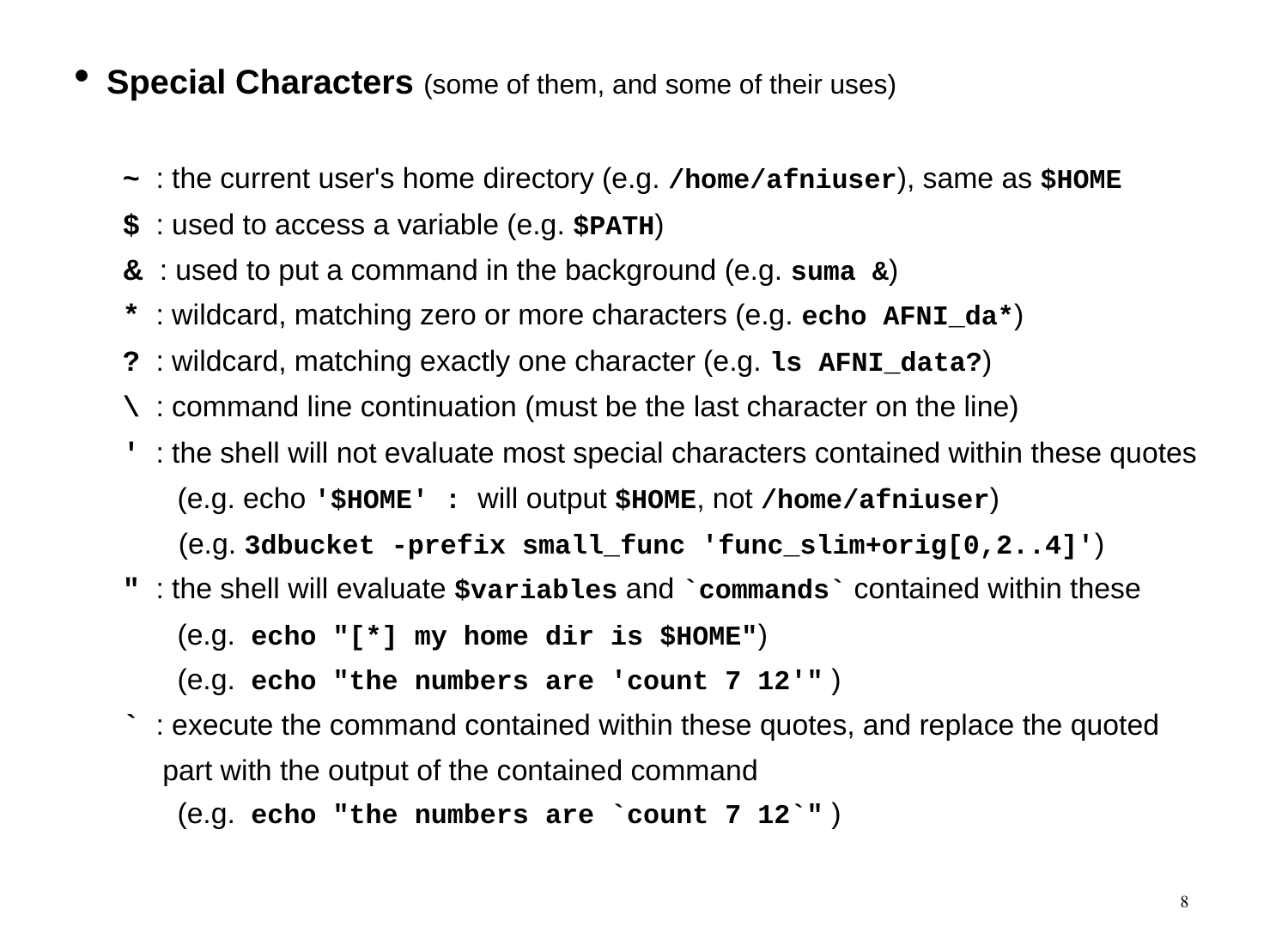## • **Command Types**

 $\rightarrow$  the shell must decide what type of command it has:

- pathname for a program: execute that program
- alias: apply any alias(es) then start over (decide on which program to run)
- shell command: part of the **/bin/tcsh** program
- check the **\$PATH** directories for the program
- $\rightarrow$  consider the commands:

**/bin/ls AFNI\_data6/afni**

**ls AFNI\_data6/afni**

**cd AFNI\_data6/afni**

**wc ~/AFNI\_data6/afni/epi\_r1\_ideal.1D**

 $\rightarrow$  the "which" command shows where the shell gets a command from: **which ls which cd which wc**

## • **Shell Variables: The PATH Variable**

- $\rightarrow$  a list of directories to be searched for a given program to be run from
- → the **\$path** and **\$PATH** variables are identical, but are represented differently
	- **\$path** is specific to **csh/tcsh**
- → commands: **echo \$PATH**

**echo \$path**

**cat ~/.cshrc**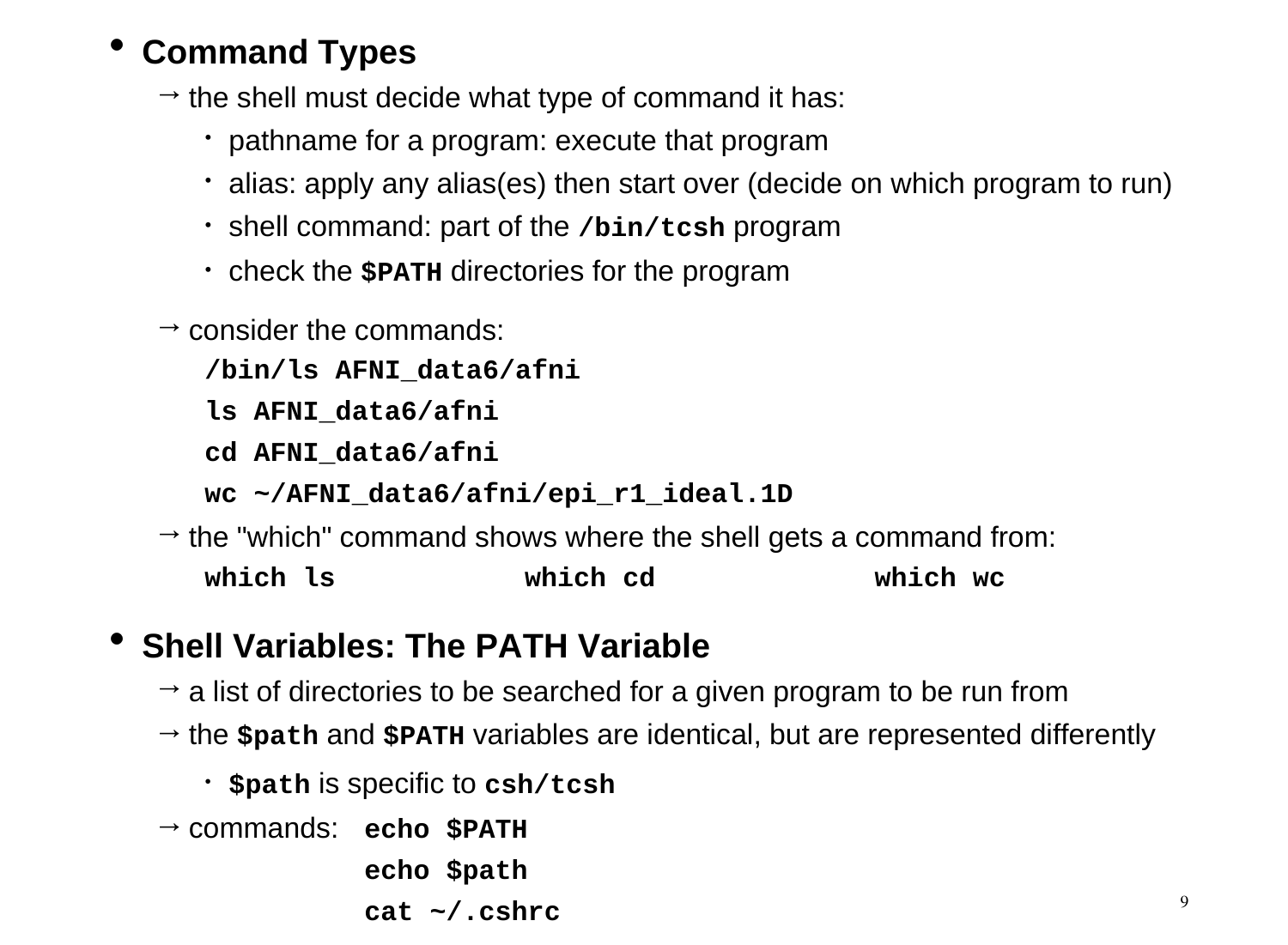## • **Shell Variables**

- $\rightarrow$  shell variables are variables that are stored in, and affect the shell
- $\rightarrow$  all variables are stored as strings (or as arrays of strings)
- → a variable is accessed via the '**\$**' character
- $\rightarrow$  the 'echo' command: echo the line after processing any special characters
	- command: **echo my home dir, \$HOME, holds ~/\***
- $\rightarrow$  the 'set' command: set or assign values to one or more variables
	- without arguments: '**set**' displays all variables, along with any values
	- '**set**' takes a list of variables to set, possibly with values
	- consider the commands:

```
set food
echo $food
set food = pickle
echo $food
set food eat = chocolate donut (emphasis: <u>food eat = chocolate</u> donut)
set
set food = eat chocolate donut
set food = "eat chocolate donut"
echo $food
```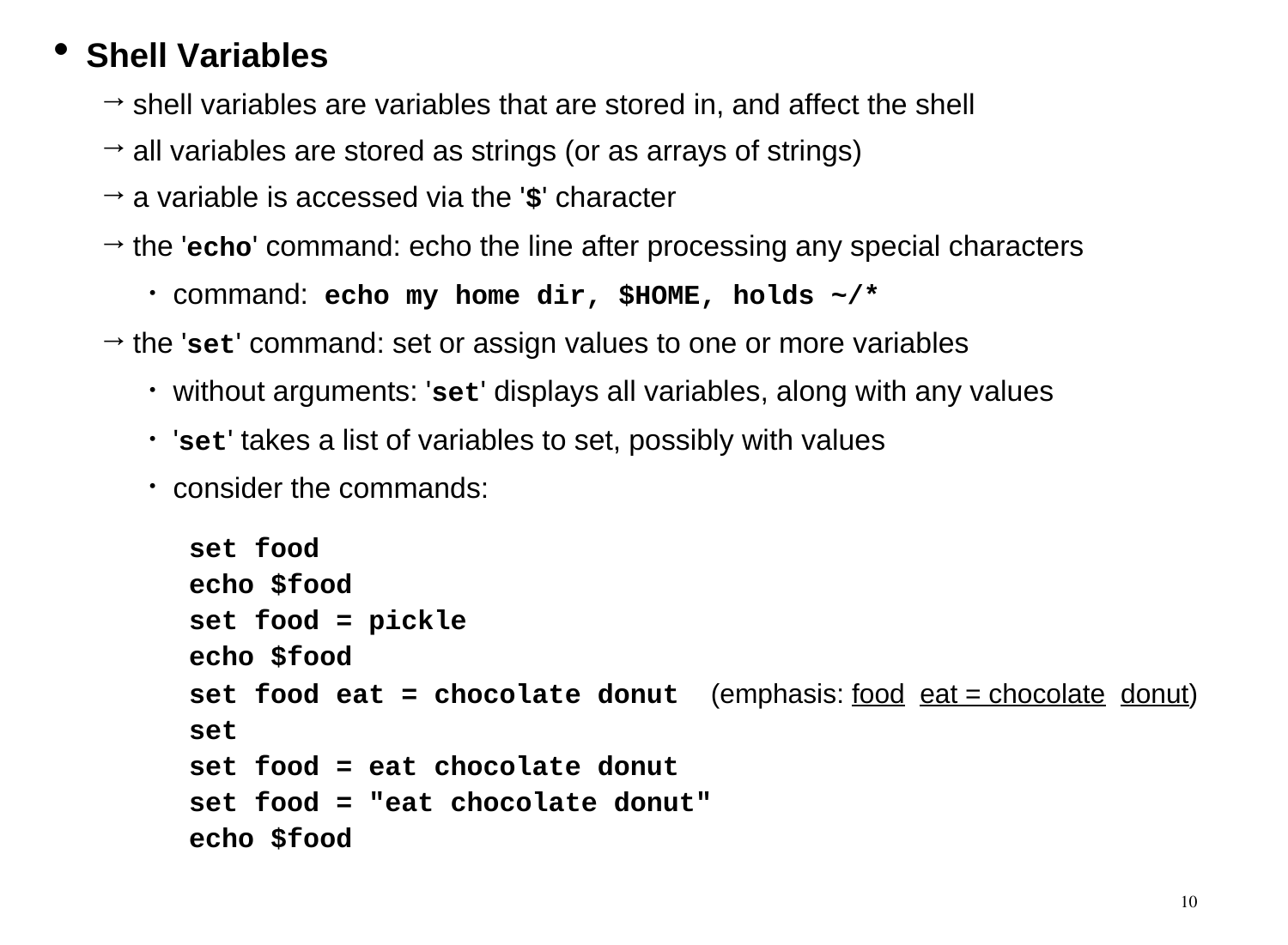→ variables can be assigned the result of a numerical computation using the '**@**' command, however only integer arithmetic is allowed

```
• commands: set value1 = 17
             @ value2 = $value1 * 2 + 6
             echo value2 = $value2
```
## • **Array Variables**

- $\rightarrow$  array variables are set using ()
- $\rightarrow$  consider the commands:

```
set stuff = ( 11 12 13 seven 15 )
echo $stuff
echo $stuff[1]
echo $stuff[2-4]
echo $stuff[8]
set stuff = ( hi $stuff $food )
echo $stuff
echo $path
cat ~/.cshrc
```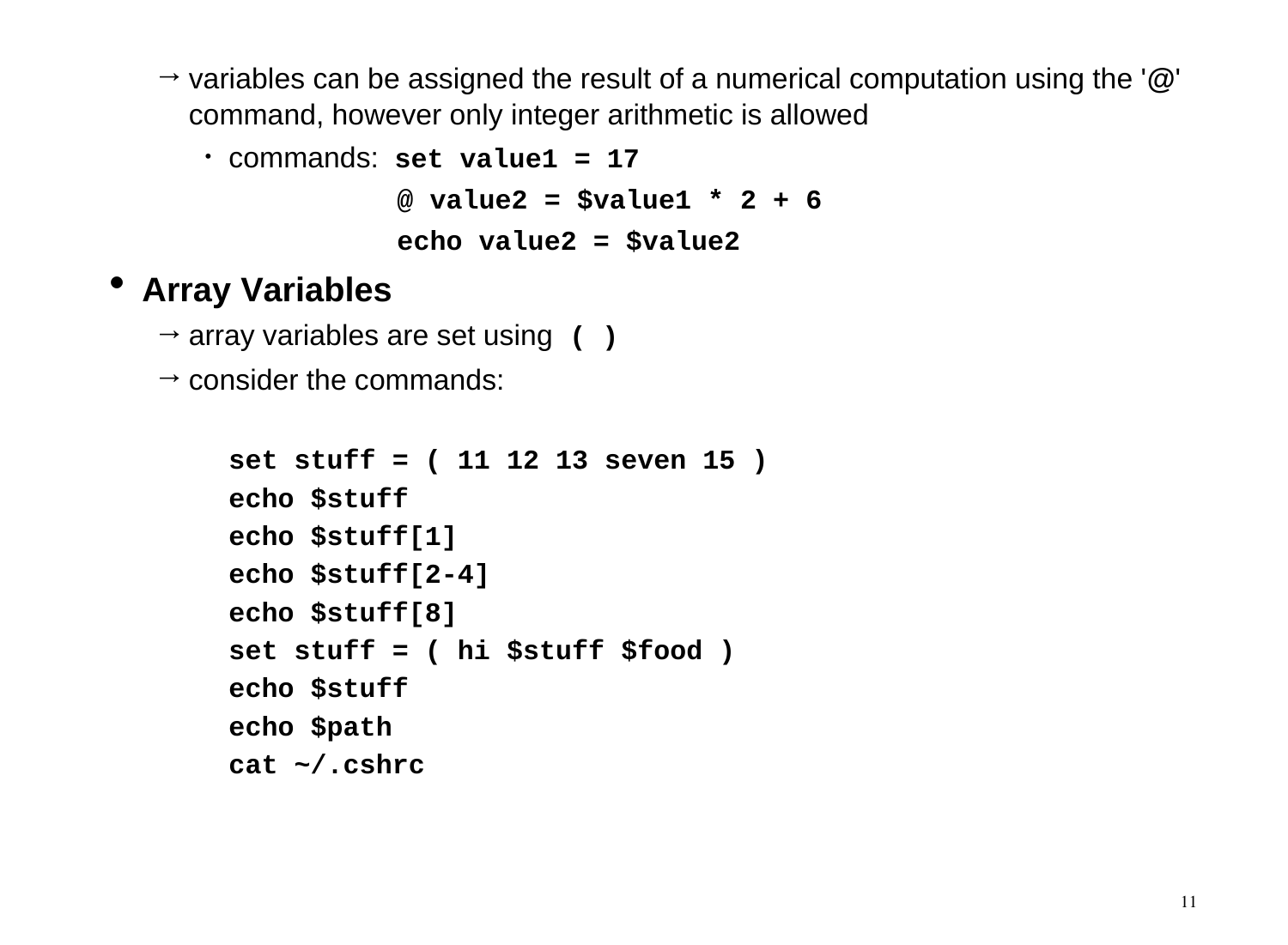## • **Environment Variables**

- $\rightarrow$  similar to shell variables, but their values will propagate to children shells
- $\rightarrow$  by convention, these variables are all upper-case (though it is not required)
- $\rightarrow$  similarly, shell variables are generally all lower-case
- → set environment variables using "**setenv**" (as opposed to the "**set**" command)
- $\rightarrow$  without any parameters, the "seteny" command will display all variables
- $\rightarrow$  the "setenv" command will only set or assign one variable at a time
- $\rightarrow$  the format for the command to set a value is (without any '=' sign):

#### **setenv VARIABLE value**

• commands:

**setenv MY\_NAME Elvis echo \$MY\_NAME echo \$path echo \$PATH echo \$HOME setenv**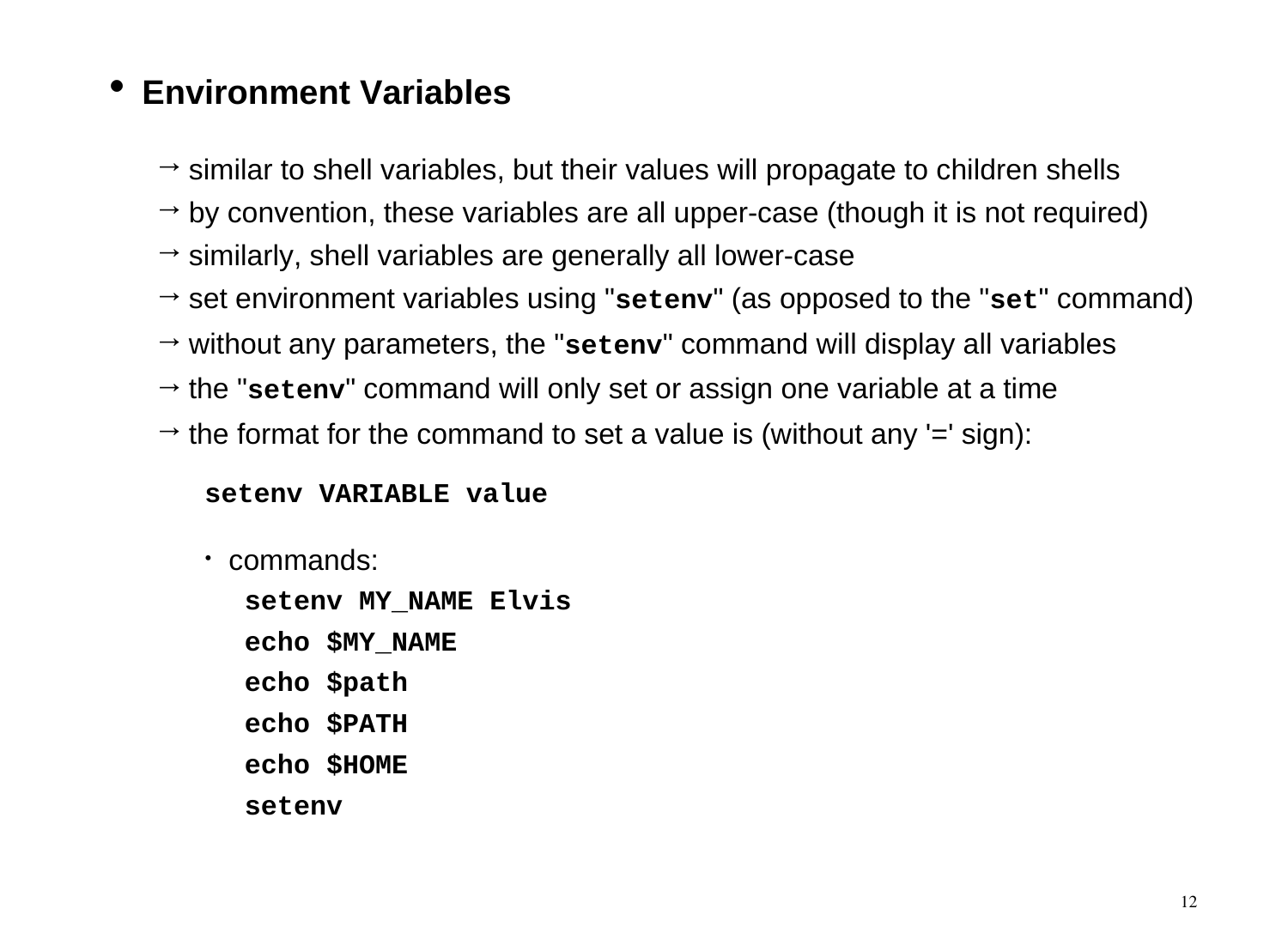## • **Wildcards**

- $\rightarrow$  used for shell-attempted filename matching
- $\rightarrow$  special characters for wildcards:
	- **\*, ?, [, ], ^**
	- **\*** : matches any string of zero or more characters

(special case: a lone \* will not match files starting with '.')

- **?** : matches exactly one character
- **[]** : matches any single character within the square brackets
- **[^]** : matches any single character EXCEPT for those within the brackets
- → commands (run from the **AFNI\_data6/EPI\_run1** directory):
	- **ls**
	- **ls \***
	- **ls -a**
	- **ls 8\*3.dcm**
	- **ls 8\*0\*3.dcm**
	- **ls 8\*00?3.dcm**
	- **ls 8\*00[23].dcm**
	- **ls 8\*00[^23].dcm**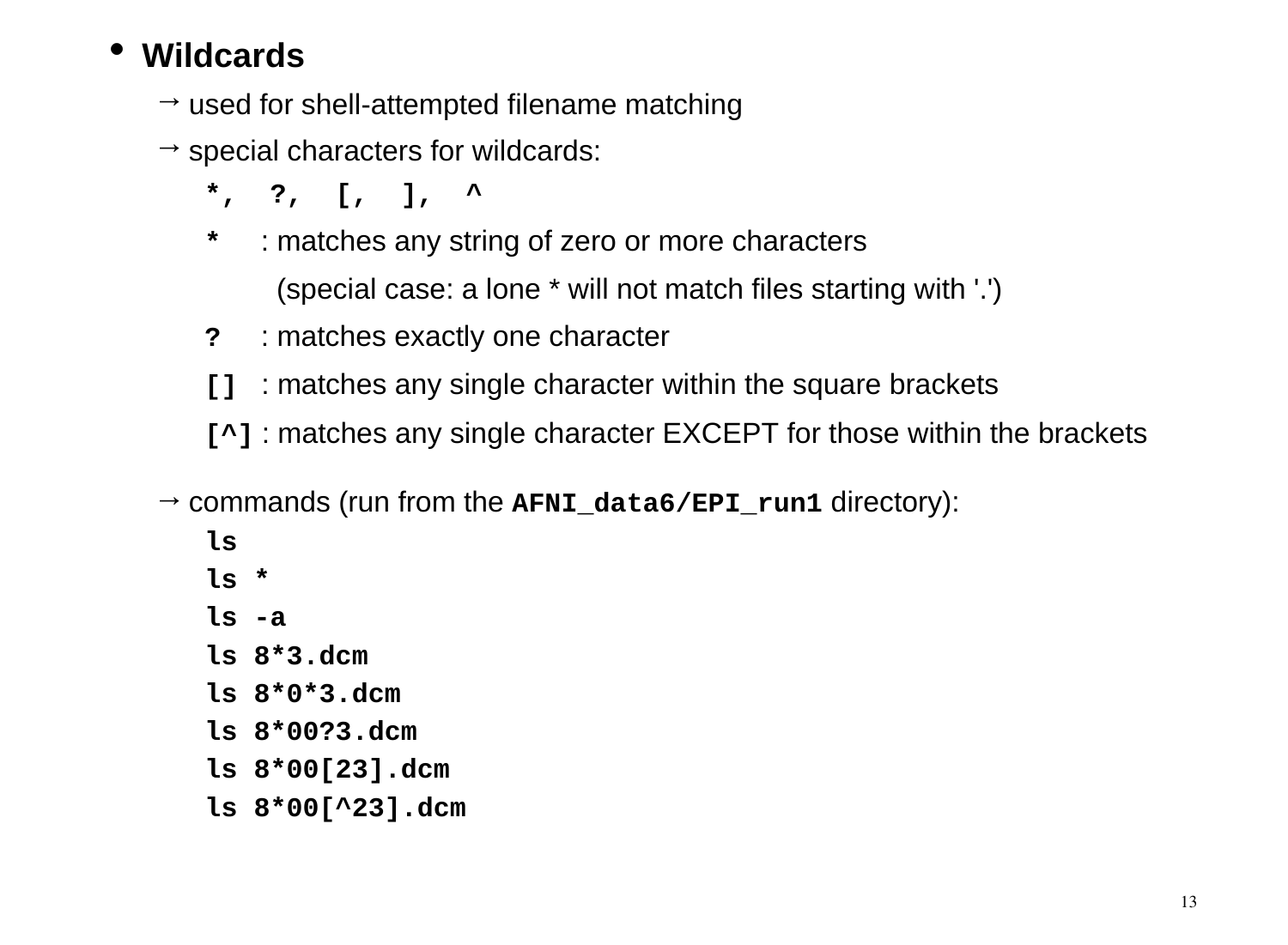## • **Shell Scripts**

- $\rightarrow$  a text file, a sequence of shell commands
- $\rightarrow$  the **''** character can be used for line continuation (for readability)
	- for that purpose, it <u>must</u> be the last character on the line (including spaces)
- $\rightarrow$  executing shell scripts, 3 methods:
	- **1) ./filename** : (safest) execute according to the top **"#!program**"
		- if no such line, usually executed via **bash** (a potential error)
		- the file must have execute permissions (see **'ls -l**', '**chmod**')
	- **2) tcsh filename** : execute as t-shell commands
	- **3) source filename** : execute using current shell
		- $\rightarrow$  affects current environment
		- this method should be used only when that is the intention (e.g. **.cshrc**)
- → recall **~/AFNI\_data6/FT\_analysis/s15.proc.FT.uber**
- → **create a script (text file) called my\_script.txt containing a few commands**
- $\rightarrow$  recall: execute the script in a few ways

**tcsh my\_script.txt bash my\_script.txt ./my\_script.txt**

**chmod 755 my\_script.txt**

**./my\_script.txt** <--- script should start with '**#!/bin/tcsh**', for example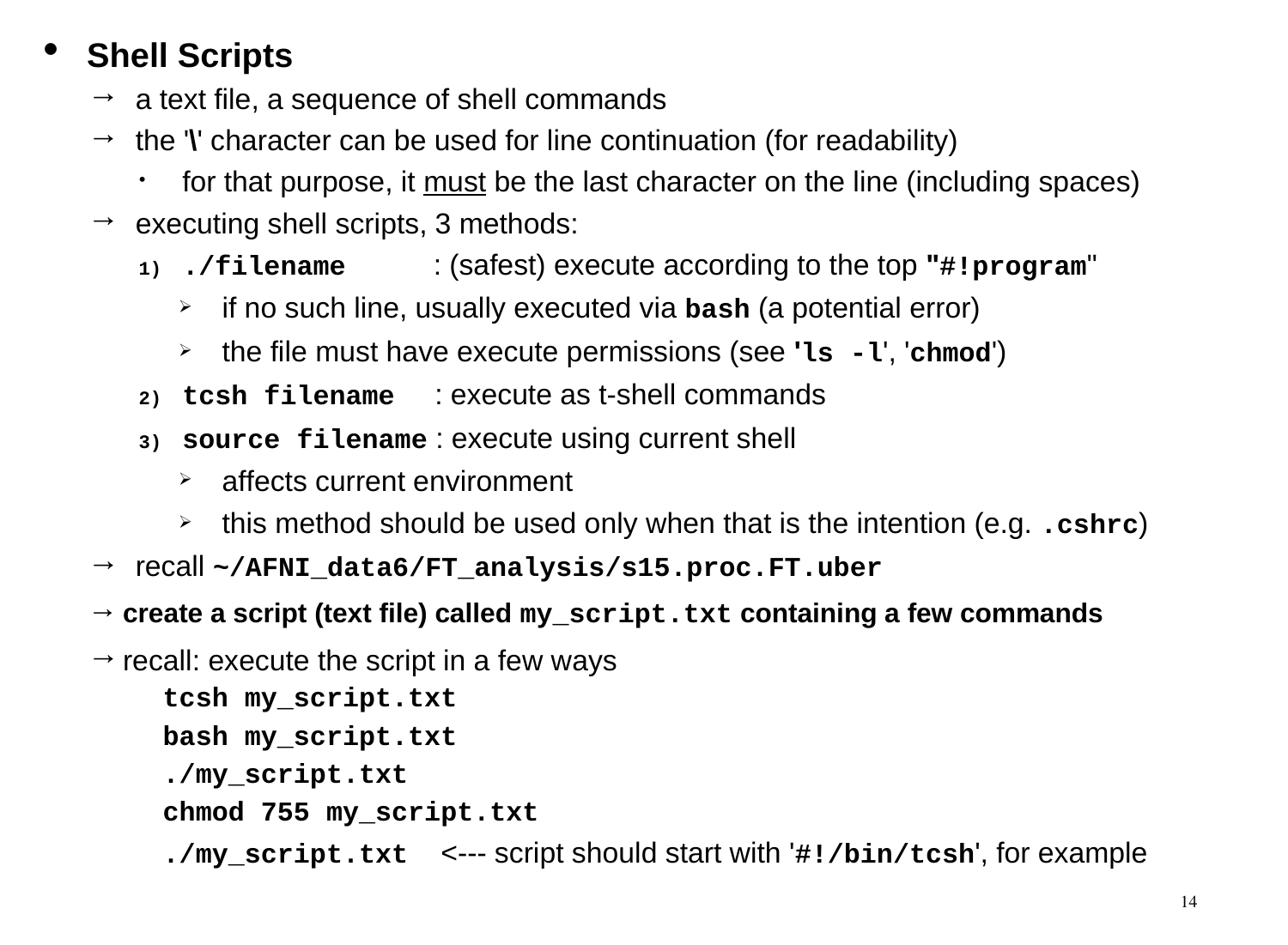### • **Some Shell Commands** (handled by the shell)

| : change working directory                                 |
|------------------------------------------------------------|
| : display the present working directory                    |
| : set variables or assign string values to variables       |
| : set a variable to the results of an integral computation |
| : display or create an alias                               |
| (e.g. alias hi 'echo hello there')                         |
| : put a process in the background (usually after ctrl-z)   |
| : put a process in the foreground                          |
| : terminate the shell                                      |
| : set environment variables                                |
| : execute a script within the current shell environment    |
|                                                            |

• special keystrokes (to use while a process is running)

- **ctrl-c** : send an interrupt signal to the current process
- **ctrl-z** : send a suspend signal to the current process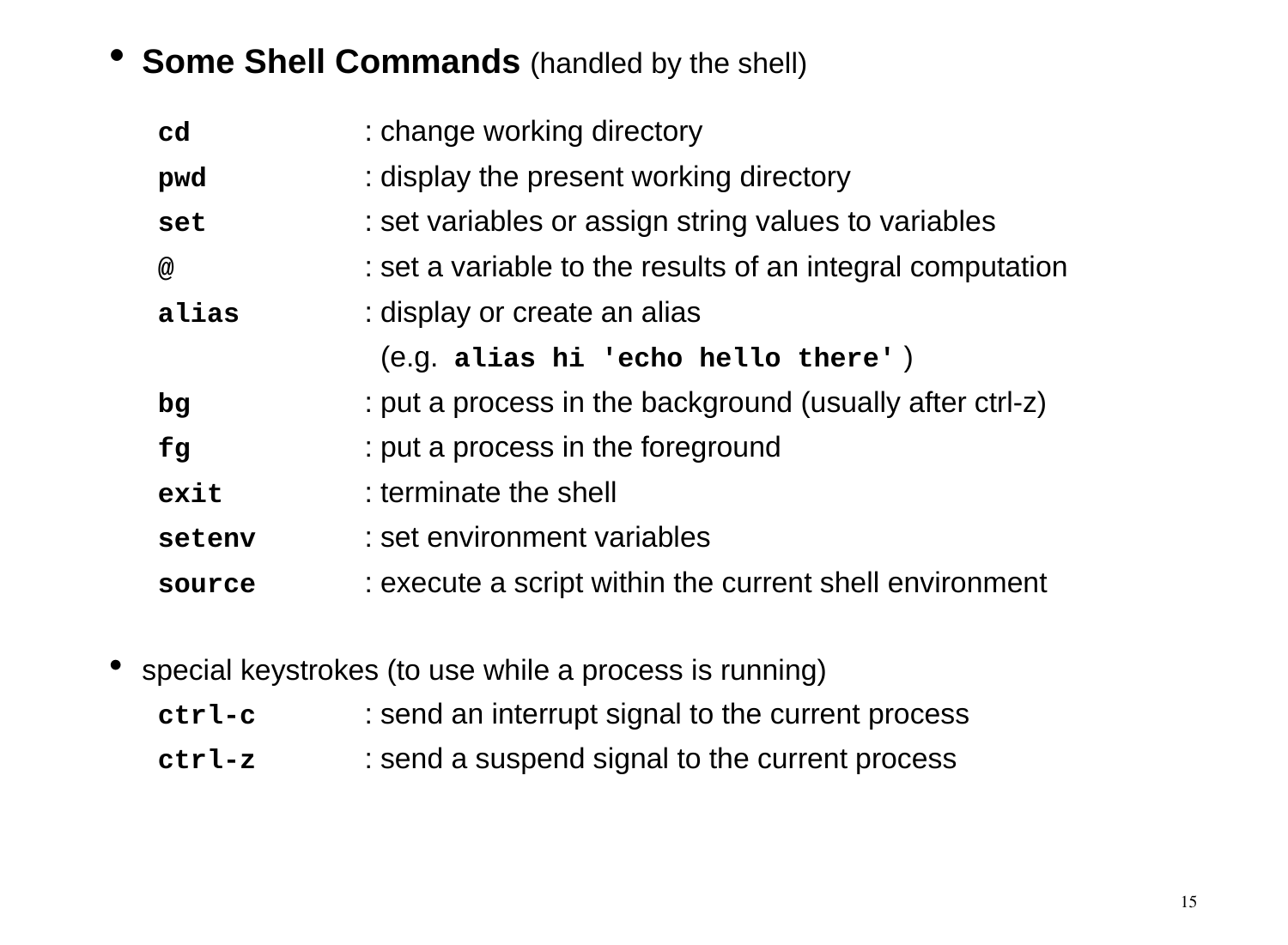### • **More Shell Commands: basic flow control**

→ commands: **if, else, endif, while, end, foreach**

```
if ( $user == "elvis" ) then
     echo 'the king lives'
endif
set value = 5
set fact = 1
while ( $value > 0 )
   @ fact = $fact * $value
   @ value -= 1
end
echo 5 factorial = $fact
foreach value ( 1 2 3 four eight 11 )
   echo the current value is $value
end
foreach file ( I.*3 )
```
 **ls -l \$file**

**end**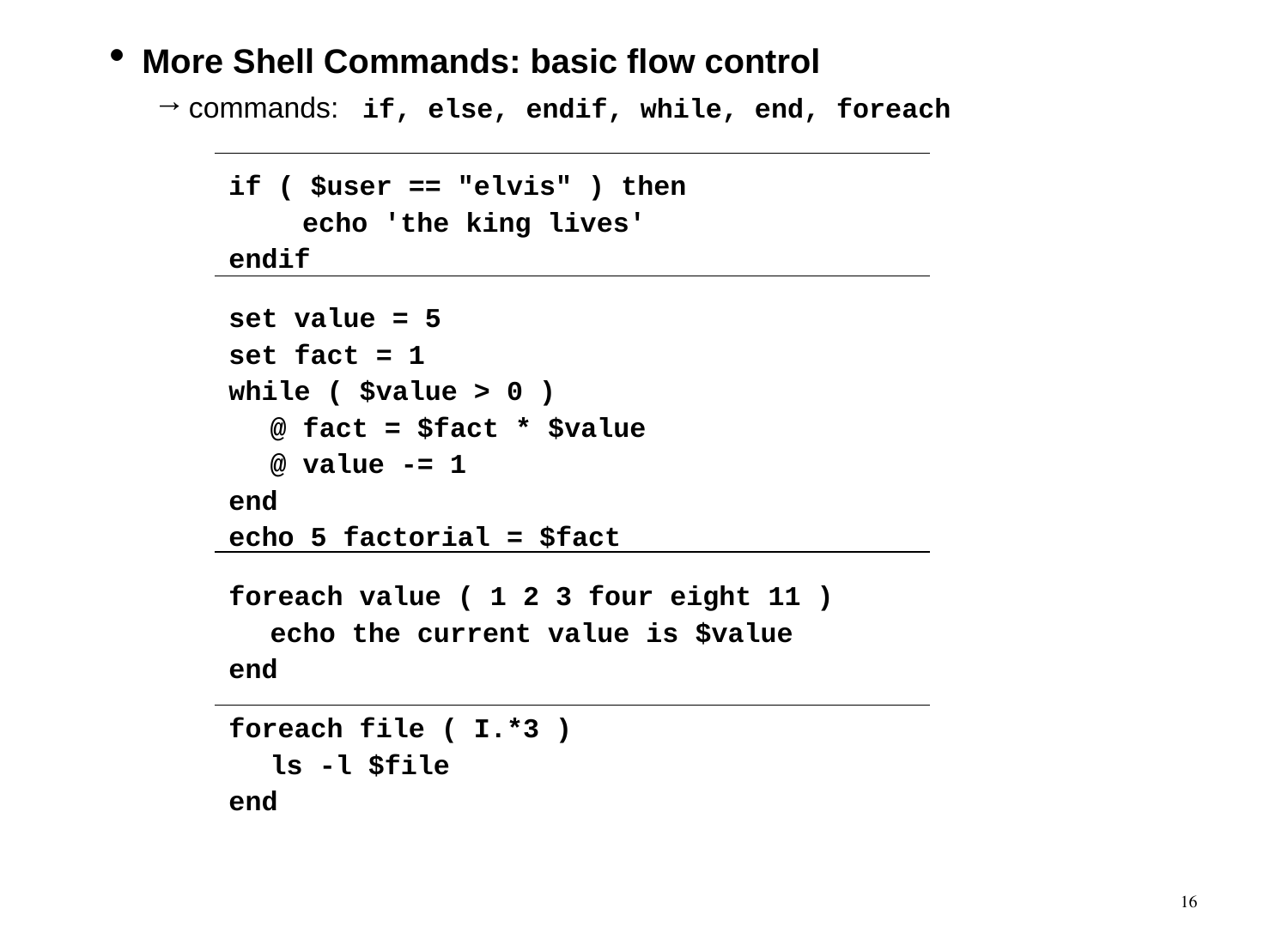## • **Pipes and Redirection**

**>** : redirect program output (**stdout**) to a file

e.g. **3dinfo -help > 3dinfo.help**

**3dinfo -pickle > 3dinfo.help**

**>&** : redirect all output (both **stdout** and **stderr**) to a file

e.g. **3dinfo -pickle >& 3dinfo.pickle**

e.g. **tcsh my\_script.txt >& script.output**

- **>>** : append program output to a file e.g. **echo "remember to feed the cat" >> script.output** 
	- **|** : pipe standard output to the input of another program

e.g. **3dDeconvolve -help | less**

- **|&** : include **stderr** in the pipe
	- e.g. **tcsh -x my.big.script |& tee script.output**
		- run the script (echo commands to terminal before executing)
		- send all output to the **tee** program
		- the **tee** program duplicates its input, sending the output to both the terminal and the given file (**script.output**)
			- you can see the output, but it is also stored for future analysis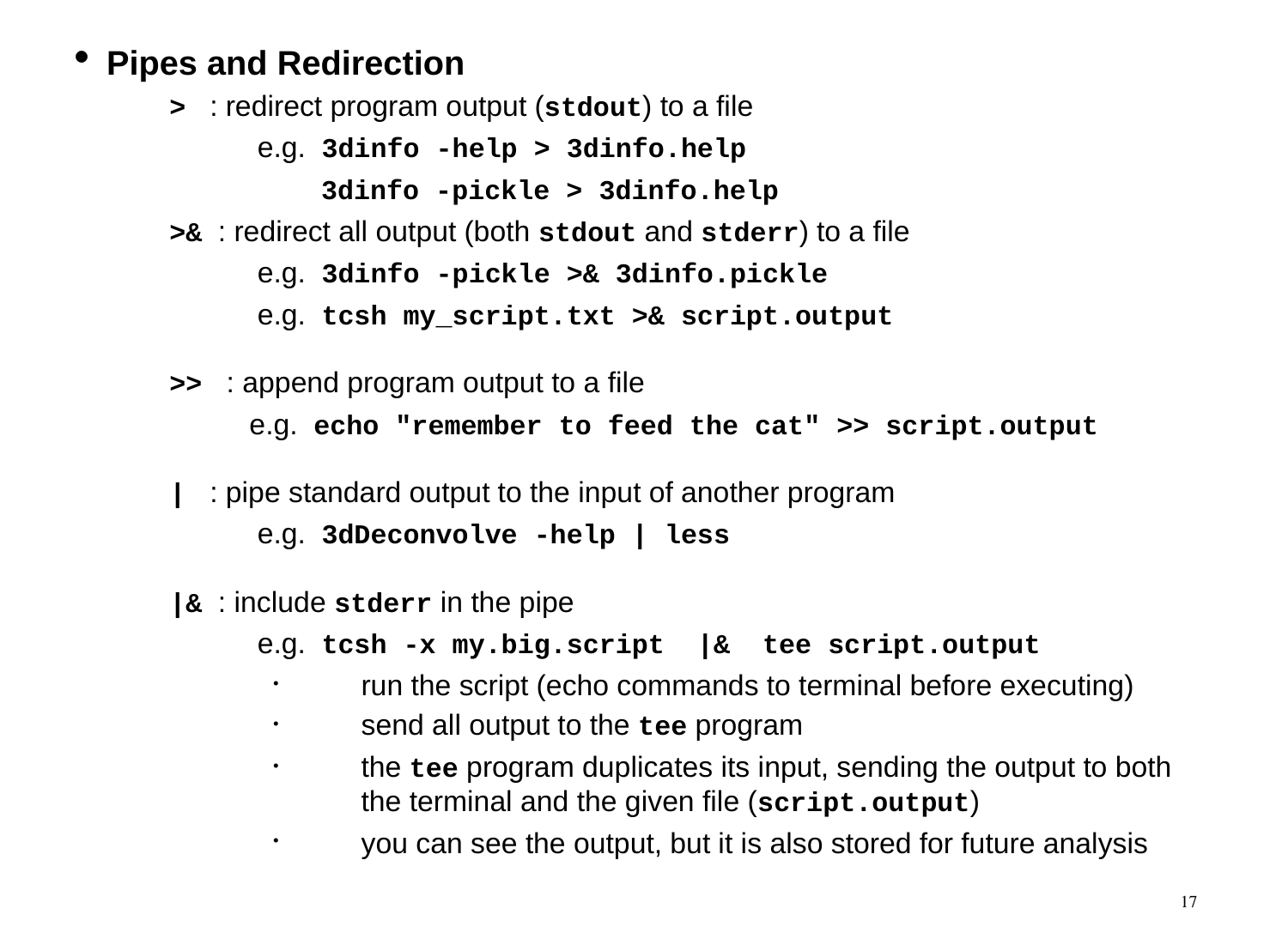### • **Some OS Commands**

- **ls** : list the contents of a directory
- **\* cat** : concatenate files to the terminal (print them to the screen)
- **\* more** : a file perusal program view files one page at a time
- **\* less** : a better file perusal program (type **less**, get more)
	- **echo** : echo command to terminal window
	- **man** : on-line manuals for many OS commands (and library functions)
		- this uses a "**less**" interface to display the information
		- e.g. consider **man** on : **ls, less, man, tcsh, afni**
- **\* head** : display the top lines of a file (default  $= 10$ )

- e.g. **3dinfo func\_slim+orig | head -25**

**\* tail** : display the bottom lines of a file (default = 10)

#### - e.g. **tail ideal\_r1.1D**

- **\* wc** : word count count characters, words and lines (of a file)
	- **cp** : copy files and directories to a new location
- **mv** : rename a file, or move files and direcotories
- **rm** : remove files and/or directories (BE CAREFUL no recovery)

- e.g. **rm junk.file**

- e.g. **rm -r bad.directory**
- \* denotes a 'filter' program, which can take input from a file or from **stdin**